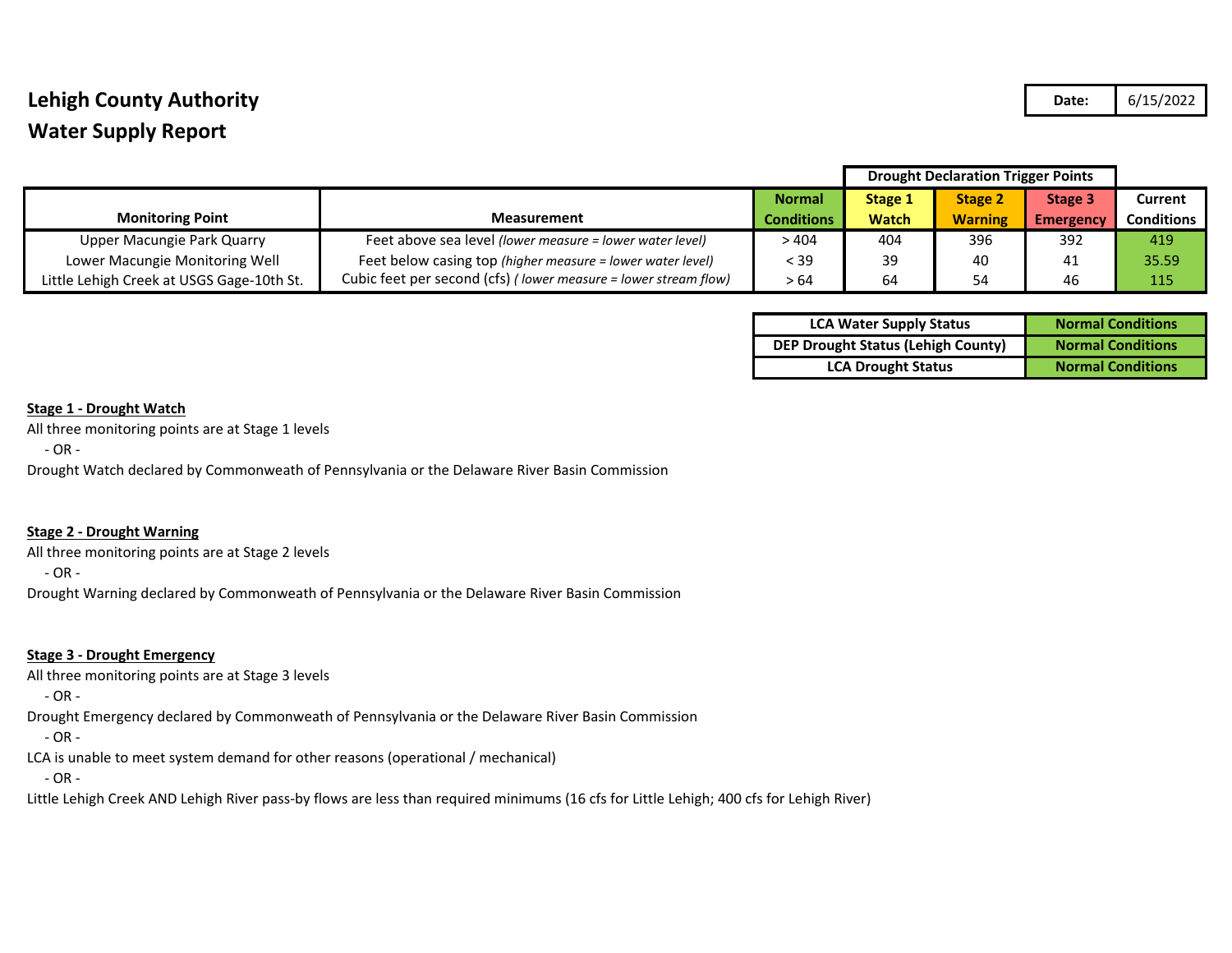

# **Lehigh County Authority ‐‐ Drought Trigger Point # 1 Upper Macungie Park Quarry**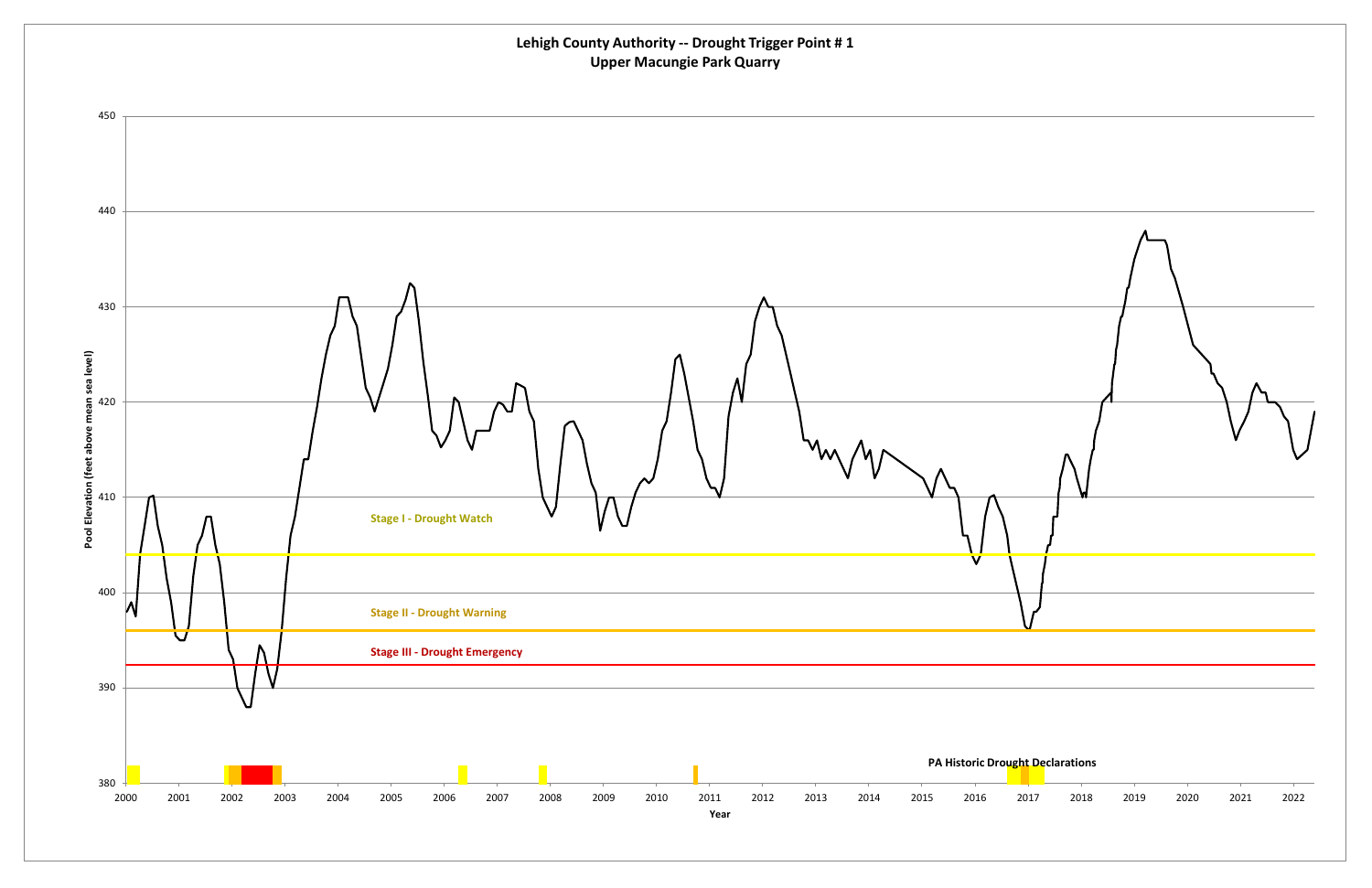

**Lehigh County Authority ‐‐ Drought Trigger Point # 2 4817 Lower Macungie Road Monitoring Well**